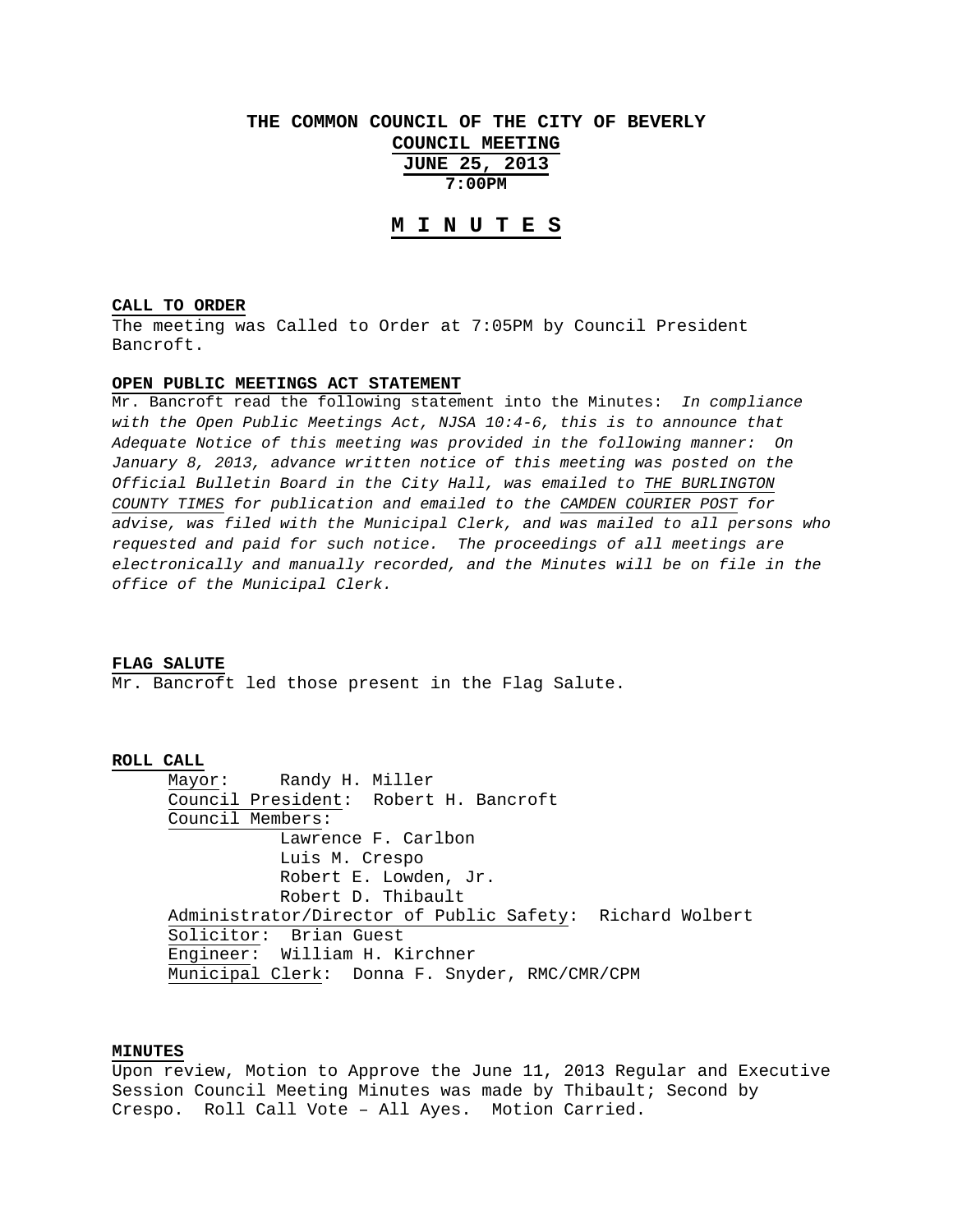## **ORDINANCES**:

## **ORDINANCE 2013-6**: **INTRODUCTION/FIRST READING**

An Ordinance releasing, extinguishing and vacating the rights of the public in a portion of street known as Penn Street the City of Beverly, County of Burlington, and State of New Jersey. Motion to Approve on Introduction by Thibault; Second by Carlbon. Roll Call Vote – All Ayes. Motion Carried. Said Ordinance will come before Council for Second Reading/Public Hearing at their July 23, 2013 meeting at 7PM at the Beverly City Hall, 446 Broad Street, Beverly, NJ 08010, at which time all those wishing to be heard on same will be so heard. Copies of Ordinance 2013-6 are available for review at the Municipal Clerk's Office during regular business hours, M-F, 9A-5P.

#### **RESOLUTIONS:**

# **RESOLUTION 2013-117A - CONSENT AGENDA**

*For approval of Resolutions 2013-117 through and including 2013-121, and 2013-123, and 124 by "Consent Agenda". Consent Agenda items are not individually discussed. A Resolution approving the "Consent Agenda" (which may or may not include the reading of the list of items appearing on the Consent Agenda) is Moved, Seconded, and Voted upon as one item by the Governing Body. If any discussion is requested on same, it is removed from the "Consent Agenda" to the Regular Agenda.* 

# **RESOLUTION 2013-117**

A Resolution conditionally confirming the appointment of **Donna S. McIlvaine** to the position of Beverly City Municipal Court Administrator, effective immediately, for three(3) eight(8)-hour days, Tuesday, Wednesday, and Thursday, no Benefits, with On-Call Services included, at an annual salary of \$32,000 based on Certification of Funds by the Beverly City CFO, and

# **RESOLUTION 2013-118**

A Resolution authorizing renewal of the 2013-2014 Liquor Licensing Year to Bryson Enterprises Incorporated, d/b/a "F&M Liquors", Plenary Retail Consumption License w/Broad Package Privilege, License Number 0302-32-001-001, all paperwork being in order, and all fees being paid.

# **RESOLUTION 2013-119**

A Resolution authorizing renewal of the 2013-2014 Liquor Licensing Year to The Athletic Club of Beverly, Inc., Club License Number 0302-31-004-004, all paperwork being in order, and all fees being paid.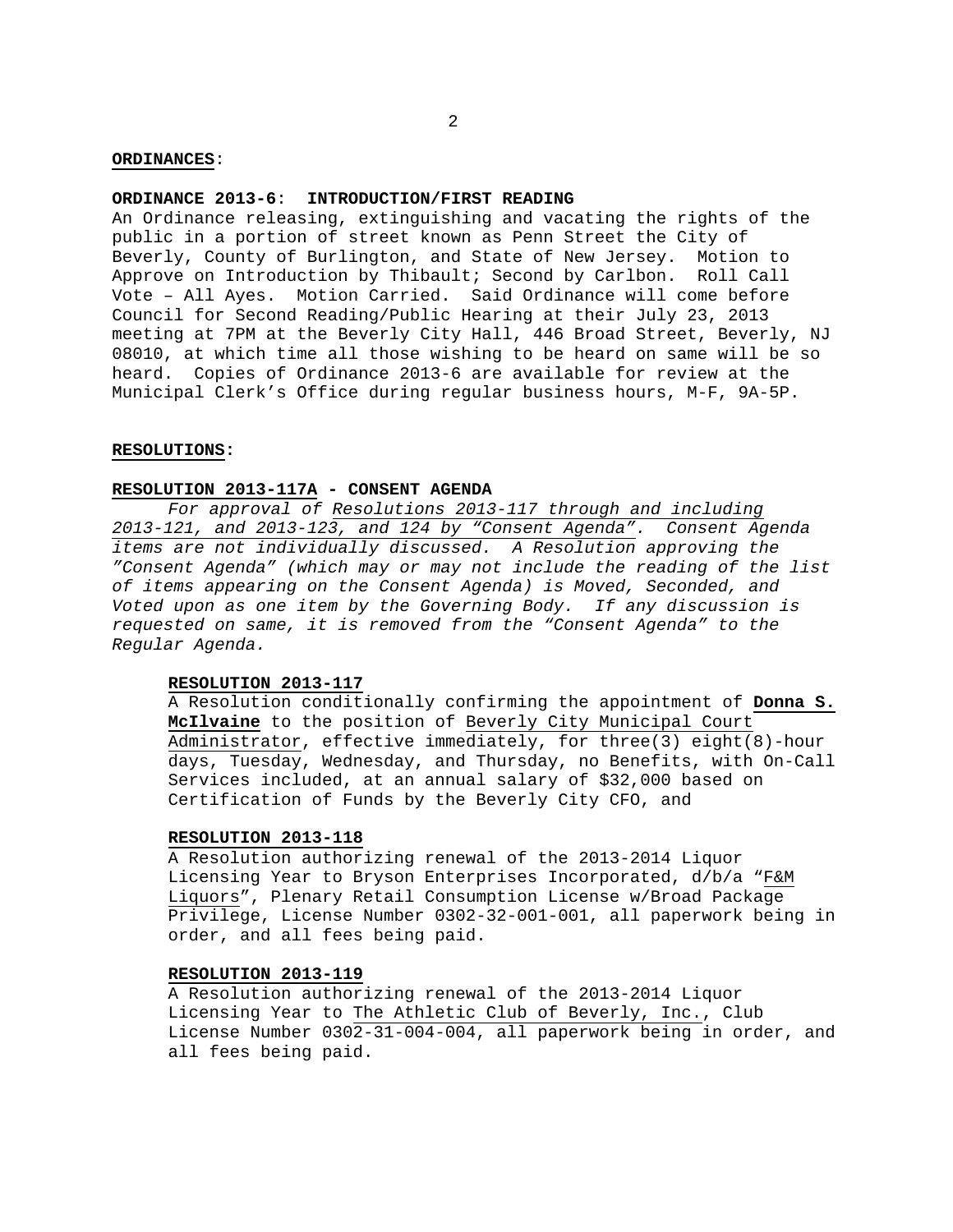## **RESOLUTION 2013-120**

A Resolution authorizing cancelation of taxes for Block 623.01/Lot 9 due to specific Veteran status, based on confirmation by the Beverly City Tax Collector.

## **RESOLUTION 2013-121**

A Resolution authorizing cancelation of taxes for Block 417/Lot 8 due to specific Veteran status, based on confirmation by the Beverly City Tax Collector.

#### **RESOLUTION 2013-123**

A Resolution authorizing cancelation of taxes for Block 947/Lot 1, and Block 948/Lot 1, properties formerly owned by the NJ American Water Company, since purchased by the City of Beverly on June 24, 2013, said Blocks/Lots which are now tax exempt.

# **RESOLUTION 2013-124**

A Resolution approving Mercantile License Renewals for the 2013- 14 Licensing Year, conditioned upon all paperwork being submitted, all fees being paid, and all taxes being current.

```
Affordable Engines, Parts & Services, Inc. 
Ben's Auto Repair 
Colorcraft Sign Company 
D&L Auto Sales, Inc. 
Dennis' Auto 
Domenic's Auto Body 
Domenic's Towing 
Don Morgan Home Improvements 
For Us Customs, LLC 
George S. Stevenson & Son, Inc. 
JG Auto Hut, LLC 
Olympic Property Management 
P.A. Pirylis Tire, LLC 
River City Collision, LLC 
Tri-State Tape & Label Company, Inc.
```
Motion to Approve by Consent Agenda Resolutions 2013-117, 118, 119, 120, 121, 123, and 124 made by Lowden; Second by Thibault. Roll Call Vote – All Ayes, except Crespo Abstain on 2013-124. Motion Carried.

----------------

## **RESOLUTION 2013-125**

A Resolution approving Retail Food License Renewal for the 2013-14 Licensing Year to *The Athletic Club of Beverly, Inc.,* conditioned upon all paperwork being submitted, all fees being paid, and all taxes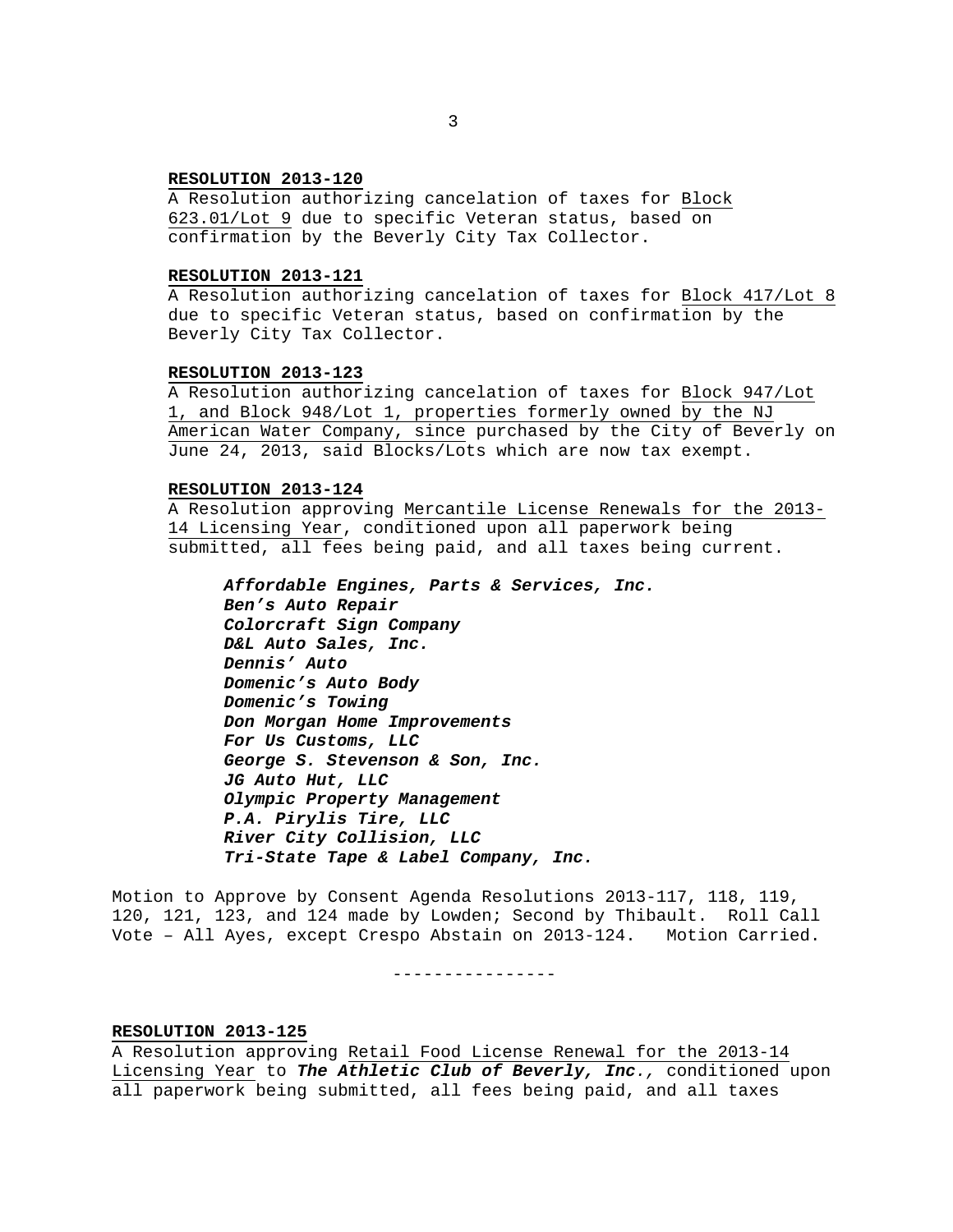being current. Motion to Approve by Thibault; Second by Crespo. Roll Call Vote – All Ayes. Motion Carried.

## **RESOLUTION 2013-126**

A Resolution authorizing the awarding of Bid for the Northwest Roads Improvement Project to Curb-Con, 514 N. Main Street, Barnegat, NJ 08005, 609-660-2223, Alternate #2 Bid amount of \$119,715.00, the Alternate of which includes the reconstruction of Detwiler Avenue, the intersection of Ashton and Memorial Avenue, and the portion of Wheatley Avenue from Nichols Avenue towards the Delaware River, subject to approval from NJDOT Local Aid District IV. Motion to Approve by Thibault; Second by Crespo. Roll call Vote – All Ayes. Motion Carried.

# **RESOLUTION 2013-122**

A Resolution authorizing cancelation of taxes for Block 846/Lots 8 and 9 due to catastrophic loss of property. *This Resolution will be held for review by the Solicitor.*

# **OLD BUSINESS:**

~ Environmental Resolutions, Inc.: Bentley Avenue and Pine Street Four-Way Stop Study, City of Beverly.

The attached Engineer's Study of Bentley Avenue and Pine Street to determine the feasibility of changing the intersection to a 4-Way Stop was reviewed and discussed with the Engineer. Resolved was that the Solicitor would prepare an Ordinance for Council's next meeting relative to same.

## **NEW BUSINESS:**

~ Dorothea M. Jones: Letter of Resignation from the position of Planning Board of Adjustment Secretary effective June 20, 2013. Motion to accept with regrets by Crespo; Second by Carlbon. All in Favor. Motion Carried.

 $\sim$  Burlington County "Summer Help" Program: July 8 - July 31, 2013. The Administrator explained the County program to Council and requested their approval for trial for same. Program runs July 8 through August 23; individuals are paid \$8.50/hr. by the County with insurance coverage included. Individuals can operate equipment. He advised that he could begin interviews on Friday. Consensus from Council was to proceed.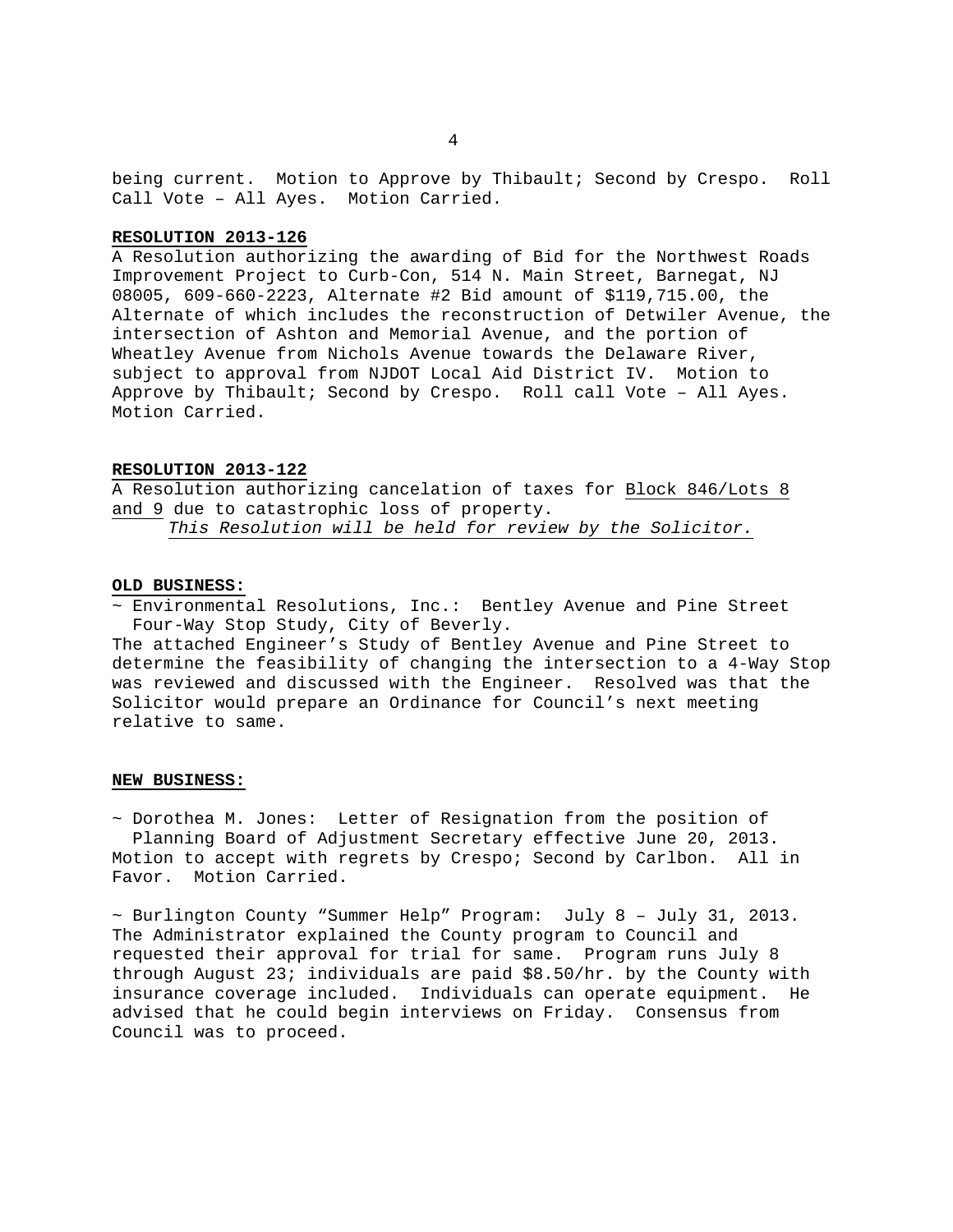#### **BILLS LIST**

The June 25, 2013 Bills List was reviewed with Motion to Approve by Crespo; Second by Thibault. Roll Call Vote – All Ayes. Motion Carried.

**CORRESPONDENCE** – None at this time.

#### **COMMENTS/REPORTS**

### **Mayor**

Mayor Miller read a Proclamation into the Minutes (see attached) proclaiming that the Mayor and City of Beverly recognize the Sesquicentennial of the New Jersey  $23^{rd}$  Volunteers Regiment on its call to duty during the War of the States.

# **Council**

Mr. Thibault advised that the "Beverly Bucks" fund totaled \$400 from the Parade. He also stated that Mayor McIlwee OPRAed Beverly's financial documents for the Parade for the last several years. He stated that Edgewater looked to divide the EMT Squad and now they're doing it with the Parade. He also stated that the Waterfront Property purchase was now set and that it had been a long process with the best to be made out of the purchase for the City.

Mr. Carlbon stated that the Fish Derby was a big success. Everyone caught something, with 29 participants. The weather was great, and the hot dogs were great!

Mr. Crespo questioned the Condemnation process relative to the Waterfront. Mr. Wolbert will check re the document saying "withdrawn".

Council President Bancroft advised that the summer Council meeting dates for July and August would be July 23 and August 27. Additionally, City Hall will be closed July 4 and 5 due the Holiday and vacation scheduling. Motion to Approve by Thibault; Second by Carlbon. Roll Call Vote – All Ayes. Motion Carried.

## **Administrator/Public Safety Director**

Administrator Wolbert updated Council on the Tax Sale. Four properties were redeemed, with the City retaining \$9,224.58. There were an overwhelming amount of premiums paid this time – over \$54,000.

Additionally, the newly donated AED Unit has been received and is in the process of being installed at City Hall.

He also reported that Council President Bancroft, CFO Dorothea Jones, Judge Richard Andronici, Superior Court Municipal Division Manager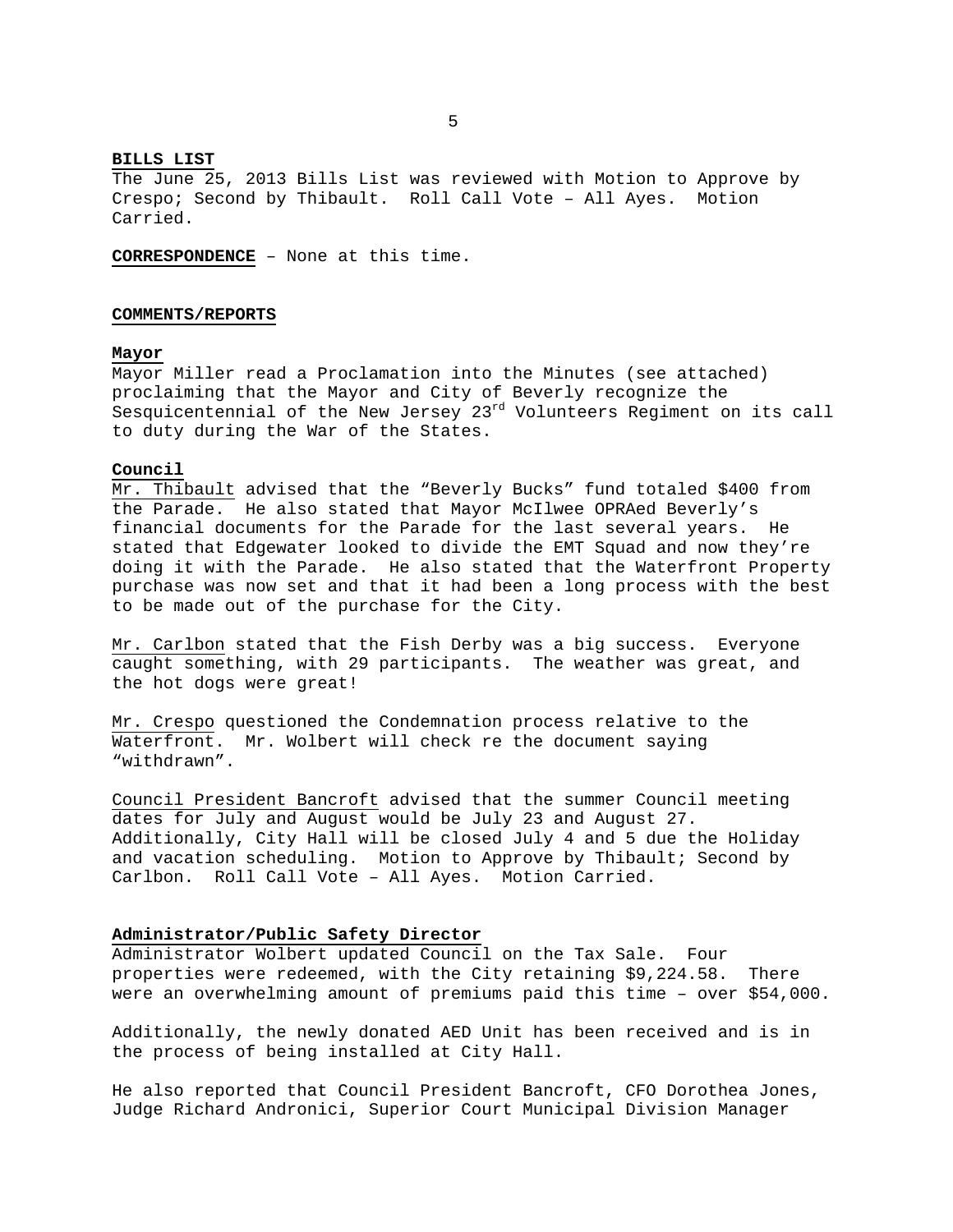Meg Boice, and Edgewater Park Court Administrator Ann DiMarco had met on June 21, 2013 to interview Donna McIlvaine for the position of Beverly City Court Administrator. Ms. McIlvaine was highly recommended and per Resolution 2013-117 is being hired conditionally to begin employ July 1, 2013. In the interim, On-Call assistance will be utilized.

Also, interviews were held this past Friday for two Police Officers. Council will be kept updated re same.

He stated that he had gone to the Governor's Office and met with DCA regarding our Transitional Aid application. We probably won't hear anything until after July 1 due to the State's Fiscal Year.

Mr. Wolbert then requested that his salary be adjusted downward by \$250. There was no objection. The Solicitor will do a Resolution for Council's July 23, 2013 meeting.

#### **Professionals**

Nothing at this time.

#### **Clerk**

Ms. Snyder requested Council authorize her to issue Mercantile and Retail Food Licenses once all prior approvals have been completed and all documentation has been received, and then adding the Memorialized Resolution to Council's Agendas.

# **PUBLIC COMMENT**

# *Please state you name and address clearly for the record.*

Public Comment was had by Mary Ellen Knudson relative to clarification on Ordinance 2013-6, Resolution 2013-117, and procedure for Cancelation of Taxes.

### **EXECUTIVE SESSION** – No Executive Session.

# Resolution 2013-

A Resolution of the Common Council of the City of Beverly to hold Executive Session in accordance with the Open Public Meetings Act, P.L. 1975, Chapter 231, permitting the exclusion of the Public from a meeting in certain circumstances which the Governing Body deem now exist:

**\_\_\_\_\_ CONTRACTUAL** 

 **\_\_\_\_\_ LITIGATION** 

 **\_\_\_\_\_ POSSIBLE LITIGATION** 

 **\_\_\_\_\_ PERSONNEL**